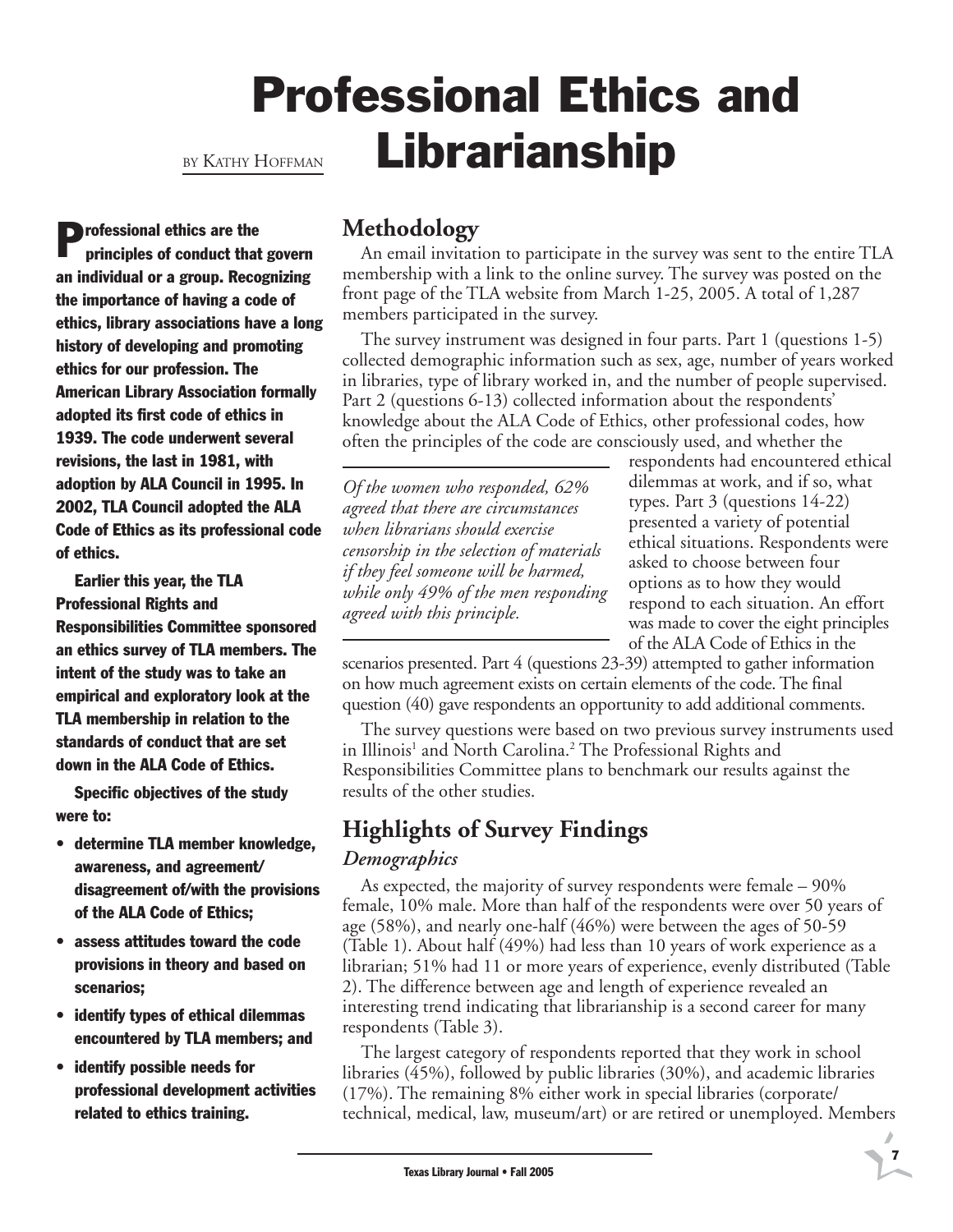in school libraries were more likely to have fewer years of library work experience (55% less than 10 years); members working in public libraries were more likely to have 11-20 years of experience (27%); and members in academic library settings reported more years of work experience than those in public or school libraries (41% +21 years).

The largest category of respondents supervise 1-5 people (48%); 13% of those with less than 5 years of work experience supervise 1-5 people (Table 4).

#### *Awareness of Ethics Code*

When asked if members were aware, prior to receiving the survey, that TLA has a Code of Ethics, just over twothirds (68%) responded that they were and a third (34%) reported that they keep a copy of the code in their professional work area. The likelihood of keeping a code in the work area increases with the years of experience (Table 5). Members with 6-10 years of work experience were the least aware of the ALA Code of Ethics with only 14% or that group reporting they were aware of the code.

One third (34%) reported that they consciously apply the code to situations in their daily work once a month or more often (Table 6). When asked if their institutions had additional codes of ethics incorporated into their policy and procedures manual, 62% reported that they did; 19% did not, and 19% did not know. When a conflict occurs between the ALA Code of Ethics and institutional policy, 85% of respondents reported that institutional policy prevails in their actions.

Just over one-third (37%) reported that they had experienced an ethical dilemma as a librarian, administrator, or teacher. Those with the most work experience were the most likely to have encountered an ethical dilemma (45% with more than 21 years of experience). Of those reporting they had experienced an ethical dilemma at work, 39% work in school libraries, 34% in public libraries, and 16% in academic libraries. Of those who reported that they had faced an ethical situation at work, only 12% reported that they later regretted their action or inaction. In addition, 23% responded that they had been told by a supervisor to do something they felt was ethically improper. The types of ethical situations encountered included censorship issues (31%), copyright issues (18%), patron privacy issues (18%), personnel issues (8%), computer use/Internet filtering issues (8%), plagiarism (2%), sexual harassment (0.5%), with other miscellaneous issues making up the remaining 14% (Table 7).







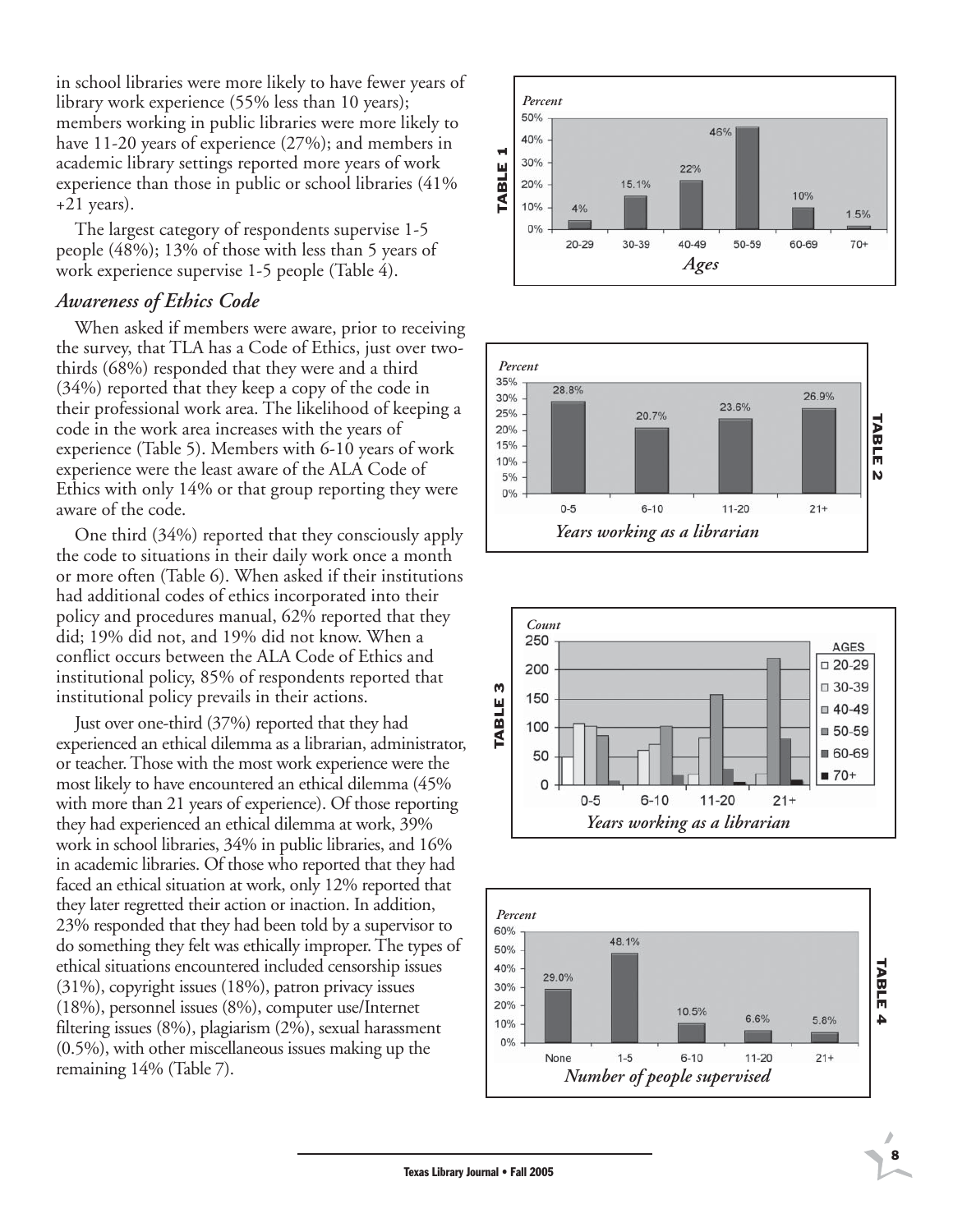

### *Agreement with Code Provisions*

Two types of questions were posed to assess the level of agreement with the provisions of the code. "Do you agree with …" and "what would be your course of action, based on this scenario …" were used to examine attitudes and consistency of attitudes toward the code. The scenarios used "forced choice questions." "No response" and "other" were not included as options in the list of possible responses. Several members found this section of the survey to be problematic and difficult to answer, stating that the questions were too absolute, provided unrealistic options, or they were ambiguous. However, other members found this

# TABLE 7: *Types of Ethical Dilemmas*

section to be thought provoking, and it helped raise their consciousness about professional ethical issues.

Respondents clearly demonstrated their feelings about most of the "do you agree …" statements relating to the provisions of the code. On average, between 82-98% agree with the provisions of the code. The least amount of support was given to questions relating to censorship and the obligation of librarians to "uphold the principles of intellectual freedom and resist all efforts to censor library resources." When the responses were examined by gender and age of the respondent, several interesting details emerged. Of the women who responded, 62% agreed that there are circumstances when librarians should exercise censorship in the selection of materials if they feel someone will be harmed, while only 49% of the men responding agreed with this principle. When age was considered, both men and women in the 30-39 age group had less agreement with this principle than in any other age group. In the 30-39 age group, 51% of the women agreed that librarians should exercise censorship in the selection of materials, while only 29% of the men agreed with this principle.

When the censorship issue was examined by type of library, school librarians clearly had a conflict in supporting this provision of the code; 73% of librarians in school libraries agreed that librarians should exercise censorship in the selection of materials, while 53% of members in academic libraries agreed and only 49% of public librarians agreed. What does this tell us? Based on open-ended responses given in the final survey question, it appears that school librarians are under greater pressures from school administrators and parents to exercise censorship of materials. Many feel obligated given the age of their users. Quoting from several of the responses, the following opinions were expressed:

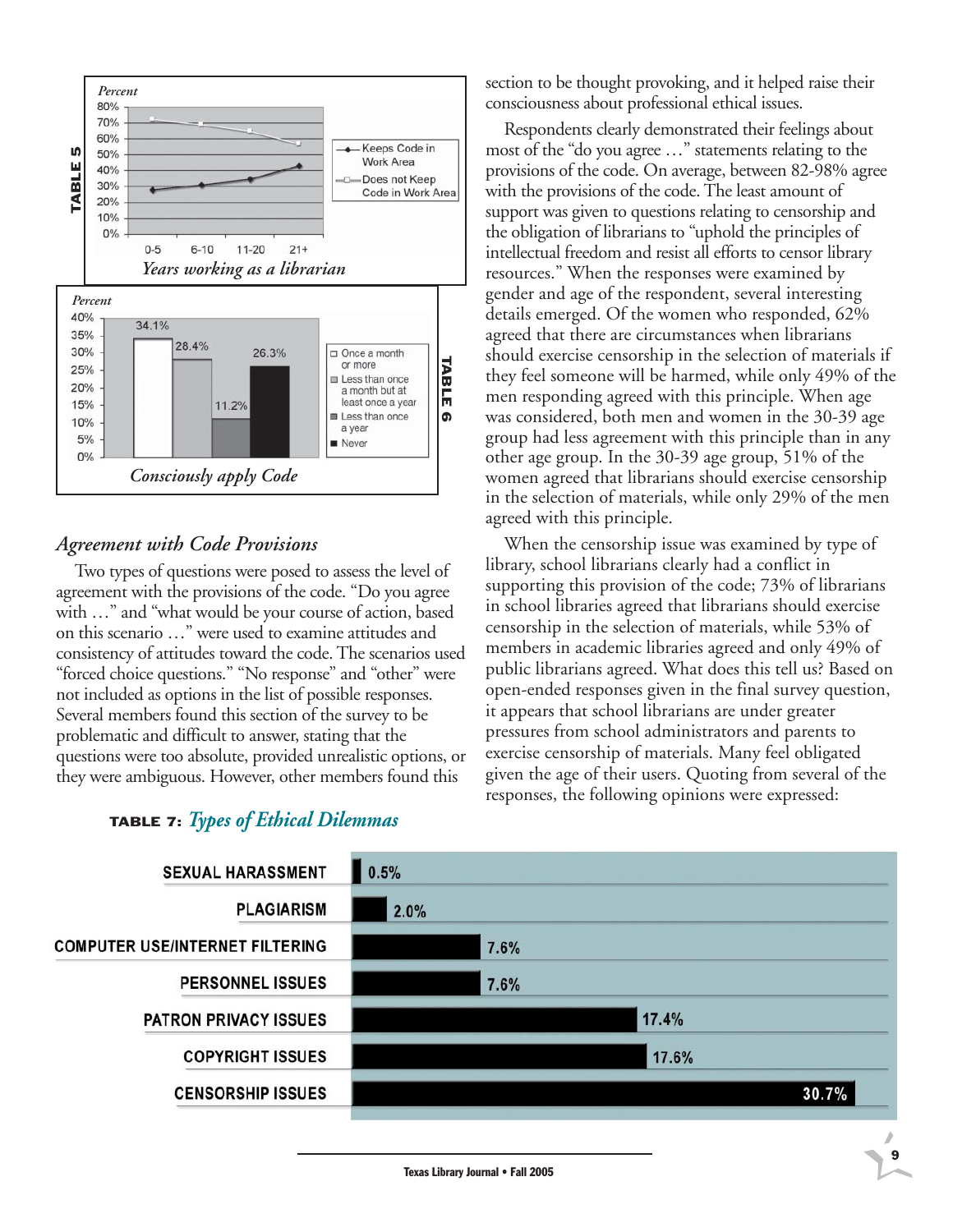- *Although I know that ALA would disagree, I think school libraries should have a different set of standards as far as censorship is concerned.*
- *I think that it is harder for school librarians to select controversial materials than for public librarians. In a perfect world, it shouldn't be, but I think that the truth is that school librarians face more challenges.*
- *I am not an advocate of censorship, but I am employed by an Elementary Library and work in the Middle School Library at times. I do feel that some material is inappropriate for these age groups so I do advocate limited access to some materials.*

Clearly, this provision of the code is controversial and needs further exploration, study, and discussion by TLA members.

One of the survey questions asked if members agree that the ALA Code of Ethics sets sufficient and appropriate guidelines for the proper conduct of librarians. While 89% are in agreement, 11% are not. This question also had the highest non-response rate, with 10% choosing not to respond. When examined by type of library, 92% of school librarians stated they support the code, even though a large percentage, as noted above, had a conflict with the censorship provision. Public librarians also support the code, with 88% reporting in the affirmative, and academic librarians had the lowest support, with only 85% giving a positive response. Overall support or non-support of the code does not appear to correlate with gender or age group. On average, 88-90% of all respondents in all age groups agree that the code provides sufficient and appropriate guidelines for the proper conduct of librarians. Between 87-91% of all respondents, regardless of length of time in the profession, believe that the code is sufficient and appropriate.

The survey ended with an open comment field. Two hundred members (16% of the total respondents) chose to take advantage of this opportunity. The comments fell into four groupings: 1) general comments about professional ethics, 2) general comments about the survey instrument, 3) favorable comments toward the survey instrument, and 4) unfavorable comments about the survey instrument.

The majority of the unfavorable comments were directed to the survey instrument itself and dealt with the case scenarios. Many felt the scenarios were too absolute, did not represent the full spectrum of courses of action, or were just plain nebulous. However, even

though some members had difficulty answering every question, or may have objected to some of the case scenarios, the overall response was positive. The fact that so many members took the time to add their thoughtful comments is an indication of the importance of ethics in the library profession. A sampling of the feedback received includes the following:

- *This is a very important issue and I think it is one that every librarian/association needs to explore in more depth. I appreciate your efforts in doing this.*
- *Answering every question was hard! Thanks for the consciousness raising.*
- *I have long thought that TLA should continue to process through all units issues related to ethics. Thank you for putting this survey together.*
- *Librarians are in general, I believe, facing increasing numbers of ethical gray areas and need sound guidance. I think any effort to provide extra guidance, support, and clout to librarians including considering a state certification is a worthy endeavor.*
- *We need a lot more discussion and training in this area.*

### **Conclusions**

This survey is an empirical study of TLA members' knowledge and awareness of the ALA Code of Ethics. It also examines TLA members' agreement or disagreement with the various provisions of the code and explores the types of ethical situations encountered by TLA members. The survey represents the first step in the association's efforts to study its members' views and knowledge of professional ethics. The initial results reported in this paper will be used to identify areas for professional development activities related to ethics training for association members. Additionally, the survey data will be examined by the newly created TLA Task Force on Library Professionalism to identify the elements of preparation of library and information science professionals in the areas of professional ethics, advocacy, and leadership.

Kathy Hoffman is the executive director of the Research Medical Library at the University of Texas M. D. Anderson Cancer Center and former chair of TLA's Professional Rights and Responsibilities Committee, 2002-2005.